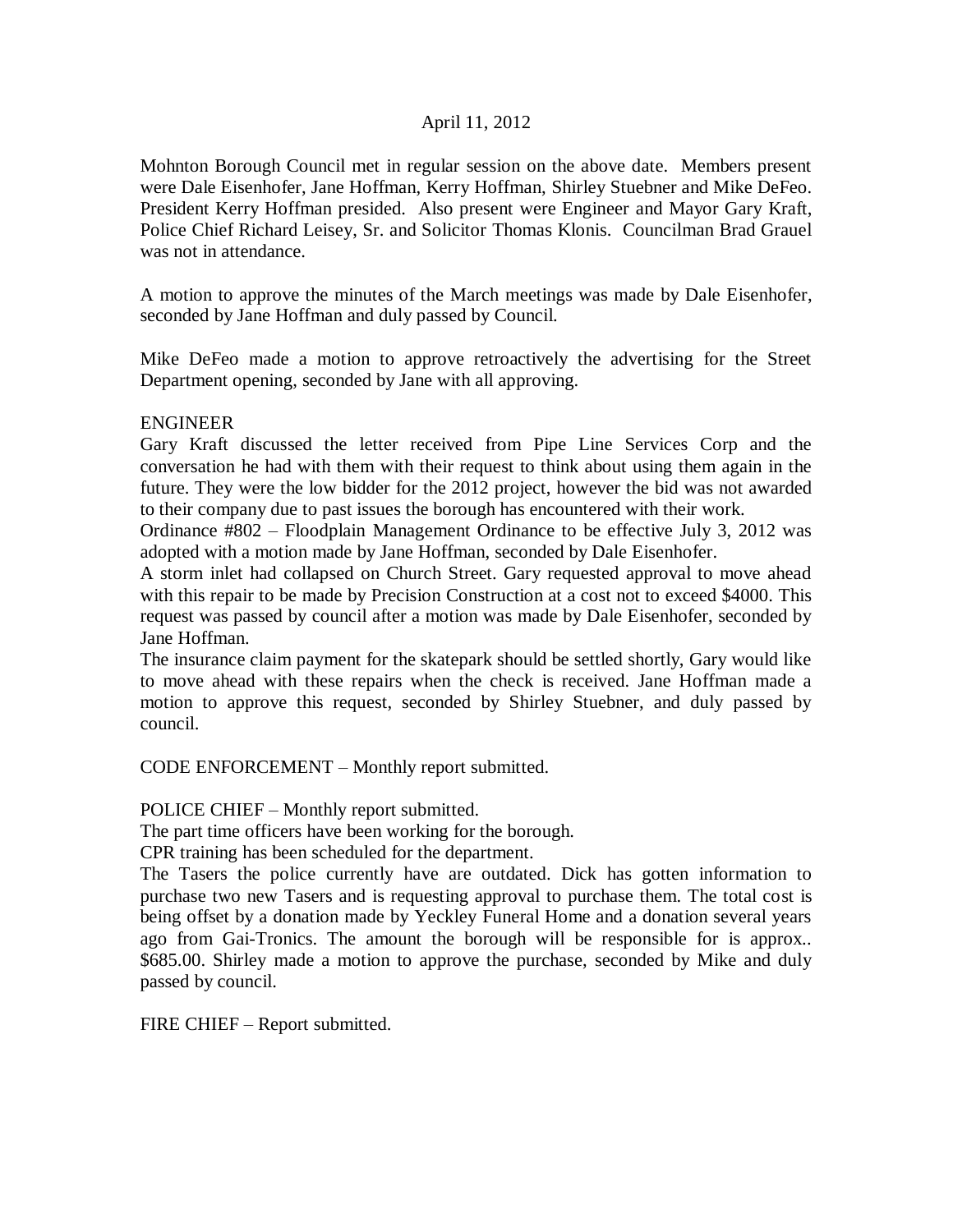April 11, 2012 Page 2

#### **SOLICITOR**

The ordinance to restrict truck traffic on Front Street had been prepared and can be advertised for adoption for the May meeting. Jane made a motion to advertise the ordinance, seconded by Dale and duly passed by council.

#### PRESIDENT

Cohen Law has contacted the borough as to the status of the new franchise agreement with Comcast.

## **MAYOR**

Spring Clean Berks Event is looking for projects and volunteers for the May  $5<sup>th</sup>$  event. Mohnton Lions Club has requested street closures for the Great Pumpkin Parade. Jane made a motion to authorize closing of requested streets, seconded by Dale with all voting to approve.

## COMMITTEE REPORTS

#### **FINANCE**

Governor Mifflin League has requested a donation. Mike made a motion to donate \$100, seconded by Shirley and duly passed by council.

Dale requested that new locks for the fuel tanks be researched. There is a concern about the fuel usage. The fire company will start submitting copies of their fuel logs to the borough.

#### RECREATION

Jane made a motion to approve purchase of mulch for the playground with a cost of \$1814, and the Recreation Association will donate \$900 towards the cost. Mike seconded the motion and duly passed by council.

Due to vandalism, a slide at the playground was damaged and needs to be replaced. The Recreation Association will donate the funds to purchase the new slide.

#### GRANTS, ACQUISTIONS & COMMUNITY RELATIONS

The Joint Purchasing Council met and awarded the bid for yard waste services to Berks Transfer. The bids for line painting were opened today and the gas bidding process has just begun.

Governor Mifflin Coordinating Council peer study group will meet on April  $19<sup>th</sup>$ .

### LIGHT & HIGHWAY

Kerry requested to purchase a gas detector to be paid using funds from the sewer account.